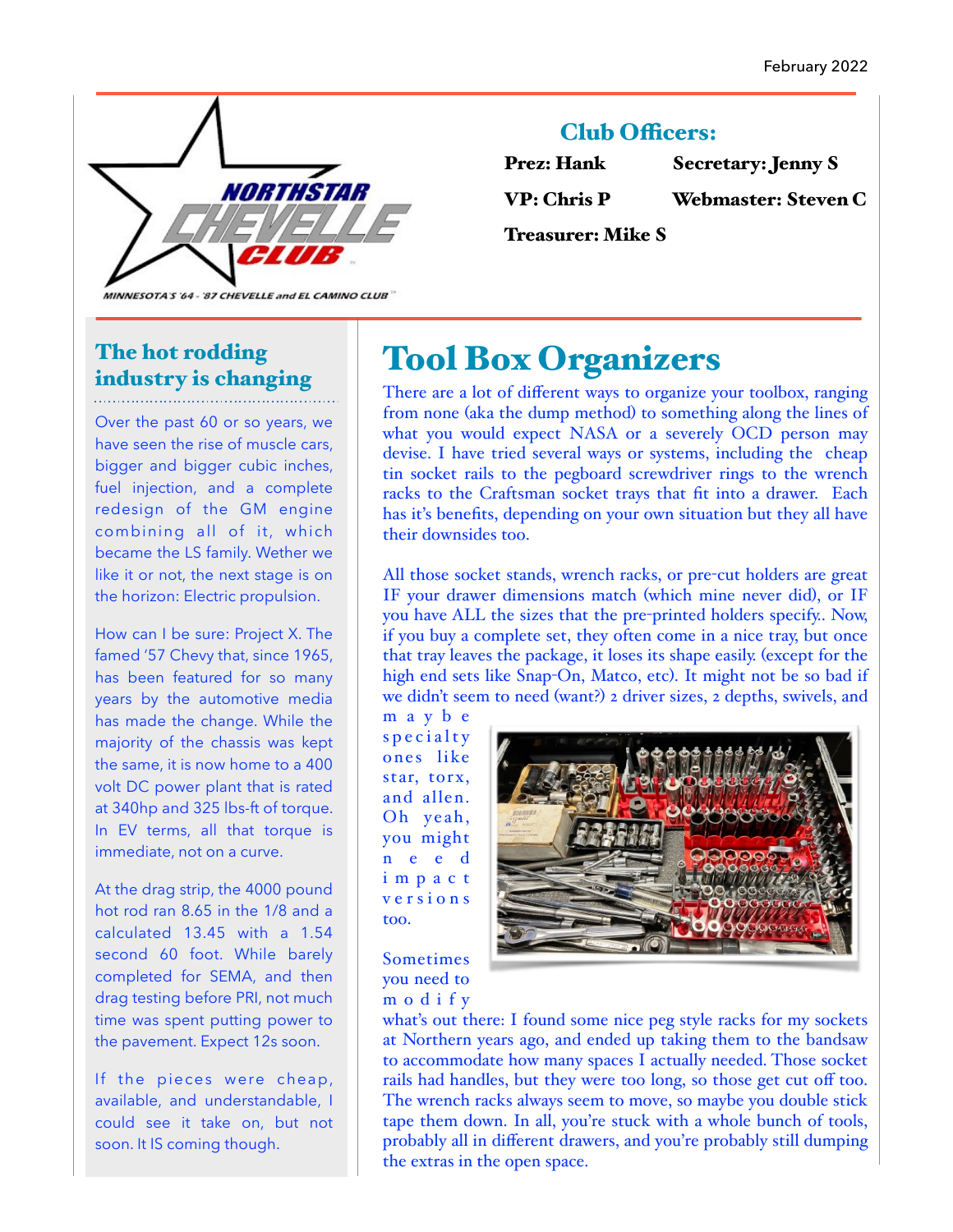#### February 2022



#### What's going on???

I love reading about the different projects people are doing to their cars, shops, and whatever else they have going on, and I know you do too. Especially during the past however many months and various levels of isolation, I'm sure a lot has been going on at your place. Let's see what's going on. Post up some pics, give us a little detail. Let's fill our forum pages with activity.

While I did get some minor things done on the car over the past year, I have spent a lot of time traveling with my wife. As newly empty-nesters, we were (are?) having a hard time trying to fill all those hours that were consumed by 2 kids. Now that I have the time, I want to get back to a lot of the more social things that I have missed out on over the past few years.

### Upcoming dates:

**GSTA Rod & Custom Show** 

 **April 2nd & 3rd** 

**Back to the '50s:** 

 **June 17th-19th** 

**Street Machine Nationals:** 

 **July 15th-17th** 

I met a very nice guy named Jon a couple months ago and he has created a company called ToolBoxWidget. He came up with a system that tries to

solve each of the problems we all seem to run into. His systems use individual holders which will are interchangeable and connect to other systems to help save space. Wrench and socket holders have spaces for optional size tags to be popped on. Each tool type holder is



identical, and kits come with spacers for between larger sockets, screwdriver handles, etc. Socket holders are  $1/4$ ,  $3/8$ , or  $1/2$ " and use the ratchet hole. Optional pegs are available for sizing and stick just out of deep sockets. Screwdriver holders also hold socket



wrenches, extensions and similar shaped tools. All with magnetic bottoms to keep in place.

Priced at \$25 for 12-15 tools per kit, you can buy as many pieces as you need, and it's not too far from the other things out there and gives a very nice professional look to your toolbox.

### Project: Scrap Metal Cart

I don't know about anyone else, but there's just times where I need to go out to the garage and create or do something. There's usually a list of Chevelle stuff I can do, but sometimes I just need a mindless project to accomplish. A couple weekends ago, I had one of those days and a bunch of spare time, so I got busy.

#### Materials Used:

- **•**1x8 scraps that came with the house back in 2010
- **•**A huge 2x11 from parts unknown
- **•**Scrap garage storage shelf supports
- **•**Cheap utility cart from my kid's dorm that she was tossing out